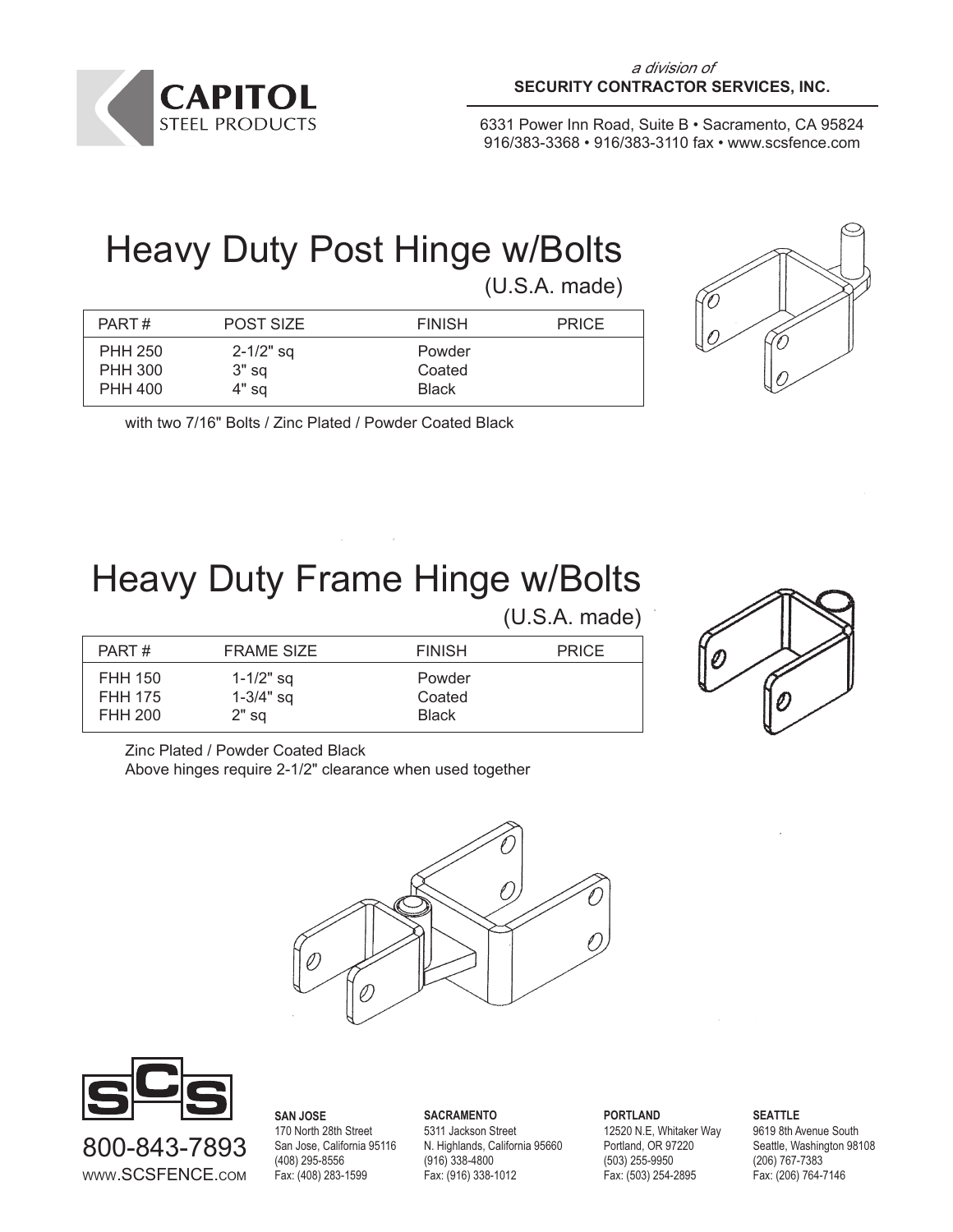

#### Weld On Rectangular Hinges (Imported) Mill Finish

| PART#  | <b>SIZE</b> | <b>HINGE GAP</b> | <b>PRICE</b> |
|--------|-------------|------------------|--------------|
| 084013 | 5"          | $1 - 1/2"$       |              |
| 084015 | ァ           | $2 - 1/4"$       |              |



## Heavy Duty Bearing Hinge (U.S.A. made)

Black Zinc Finish

| PART#  | <b>SIZE</b>                      | <b>HINGE GAP</b>                   | <b>PRICE</b> |
|--------|----------------------------------|------------------------------------|--------------|
| 084129 | $3"$ HD<br>$1/2"$ pin<br>weld on | $2 - 1/2"$<br>1500 lb.<br>per pair |              |
|        | 4" HD<br>$3/4"$ pin<br>weld on   | $3 - 1/2"$<br>2800 lb.<br>per pair |              |

Sealed bearings - no maintenance required

### Heavy Duty Weld On Hinge

| PART#  | SIZE. | <b>HINGE GAP</b> | <b>PRICE</b> |
|--------|-------|------------------|--------------|
| 084127 | 3"x6" | ٦"<br>ບ          |              |
|        |       |                  |              |
|        |       |                  |              |



3/4" pin size; mill finish; 2500 lb. rated per pair



800-843-7893 WWW.SCSFENCE.COM

**SAN JOSE** 170 North 28th Street San Jose, California 95116 (408) 295-8556 Fax: (408) 283-1599

**SACRAMENTO** 5311 Jackson Street N. Highlands, California 95660 (916) 338-4800 Fax: (916) 338-1012

**PORTLAND** 12520 N.E, Whitaker Way Portland, OR 97220 (503) 255-9950 Fax: (503) 254-2895

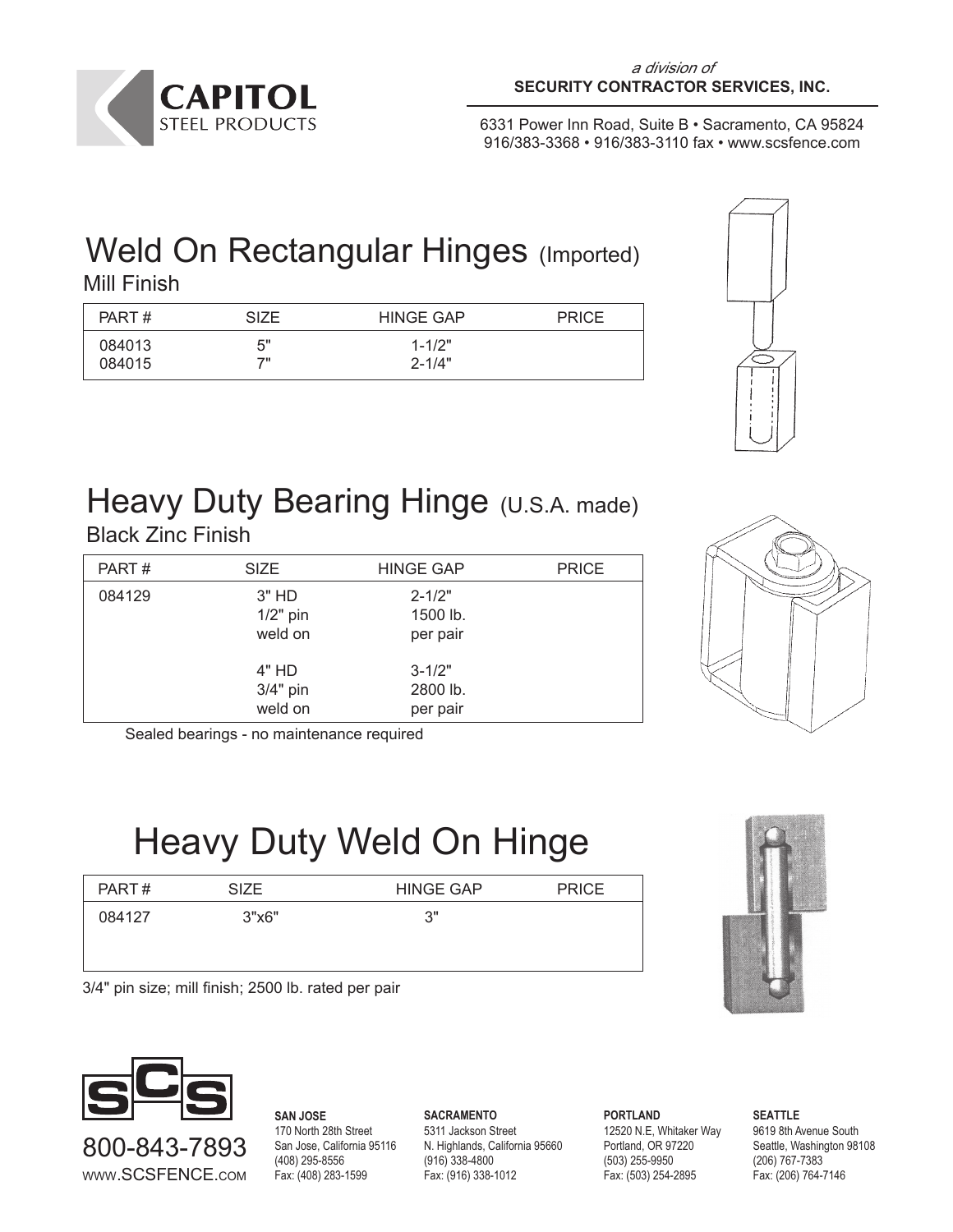

## Clamp On Rear Pipe Wheel Bracket

(U.S.A. made)

| PART#            | <b>FAME SIZE</b>  | <b>PRICE</b> |
|------------------|-------------------|--------------|
| 084500<br>084502 | $1 - 1/2"$<br>ייר |              |

Powder Coated Black

Allows for a standard 5" rear pipe wheel to be attached to the back of a slide gate.



#### Clamp-on 180° Hinges (Light Duty)

| PART#  | <b>POST SIZE</b> | <b>FRAME SIZE</b> | <b>PRICE</b> |
|--------|------------------|-------------------|--------------|
| 084072 | $1 - 1/2"$       | 1"                |              |
| 084074 | つ"               | 1"                |              |
| 084076 | $2 - 1/2"$       | 1"                |              |
| 084080 | ን"               | $1 - 1/2"$        |              |
|        |                  |                   |              |

Powder Coated Black



## ONE-WAY AUTO CLOSING GRAVITY HINGE

| PART#  | <b>POST SIZE</b> | <b>FRAME SIZE</b> | <b>PRICE</b> |
|--------|------------------|-------------------|--------------|
| 084028 | $1 - 1/2"$       | 1"                |              |
| 084030 | 2"               | 1"                |              |
| 084032 | $2 - 1/2"$       | 1"                |              |
| 084036 | 2"               | $1 - 1/2"$        |              |
| 084038 | $2 - 1/2"$       | $1 - 1/2"$        |              |



Powder Coated Black



800-843-7893 WWW.SCSFENCE.COM **SAN JOSE** 170 North 28th Street San Jose, California 95116 (408) 295-8556 Fax: (408) 283-1599

**SACRAMENTO** 5311 Jackson Street N. Highlands, California 95660 (916) 338-4800 Fax: (916) 338-1012

**PORTLAND** 12520 N.E, Whitaker Way Portland, OR 97220 (503) 255-9950 Fax: (503) 254-2895